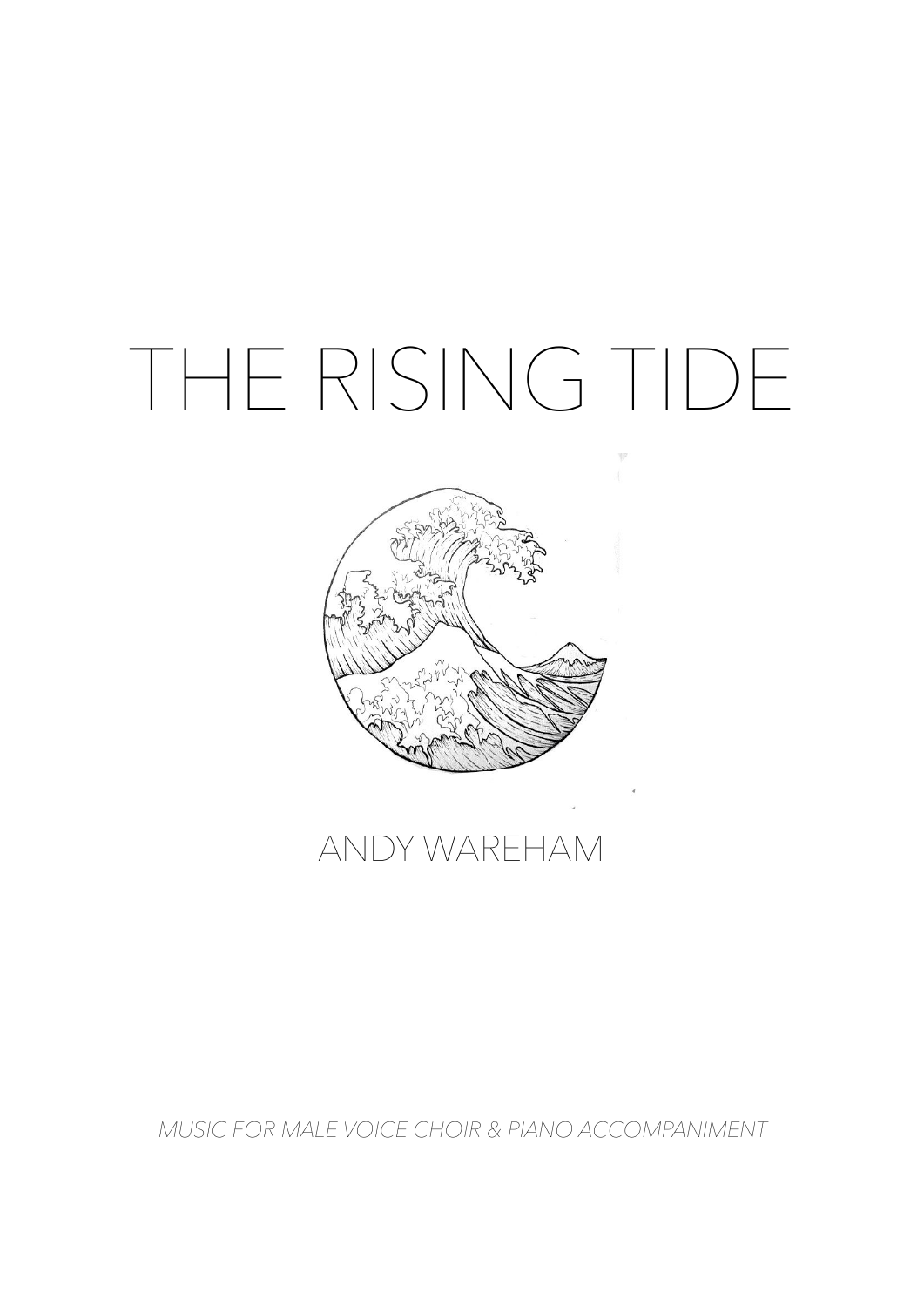## ANDY WAREHAM

**\_\_\_\_\_\_\_\_\_\_\_\_\_\_\_\_\_\_\_\_\_**

Andy Wareham (B. 1994) is a young composer hailing from Southampton, England. His musical journey began at the age of six under the tuition of Lesley Milam and, ever since then, he has aspired to become an accomplished composer of music. Now based in South Wales after completing a BMus (Hons) at Cardiff University, he has become a keen academic and conductor within the Welsh brass band movement.

Andy has written a wide variety of music, published by a range of companies. He has won a number of awards for his compositions, including the 'Vivendi Composition Award' and 'Best Student Composition' at the 2016 University Brass Band Championships of Great Britain.



In May 2017, Andy won the Cory Band's prestigious composition competition with his piece "Tarot! Tortuous Tarot!". Since then, he has become the Black Dyke Band's 'Young Composer in Residence' which will culminate in the writing of a major work in 2019.

Andy is currently in his final year of post-graduate study at the Royal Welsh College of Music and Drama and is the first student the college has ever accepted to study a specialist degree in MMus Brass Band Conducting (Hons) under Dr. Robert Childs.

#### OTHER PUBLISHED WORKS:

**\_\_\_\_\_\_\_\_\_\_\_\_\_\_\_\_\_\_\_\_\_**

*The Deep - Winner: Best Student Composition UniBrass 2016 Pennine Music Publishing Tarot! Tortuous Tarot! - Winner: Cory Band Composition Competition 2017 Wright & Round Music Publishers. Fade Away - Light cornet solo with brass band accompaniment Pennine Music Publishing* 

*More information and music can be found on Andy's Website: www.andywareham.com*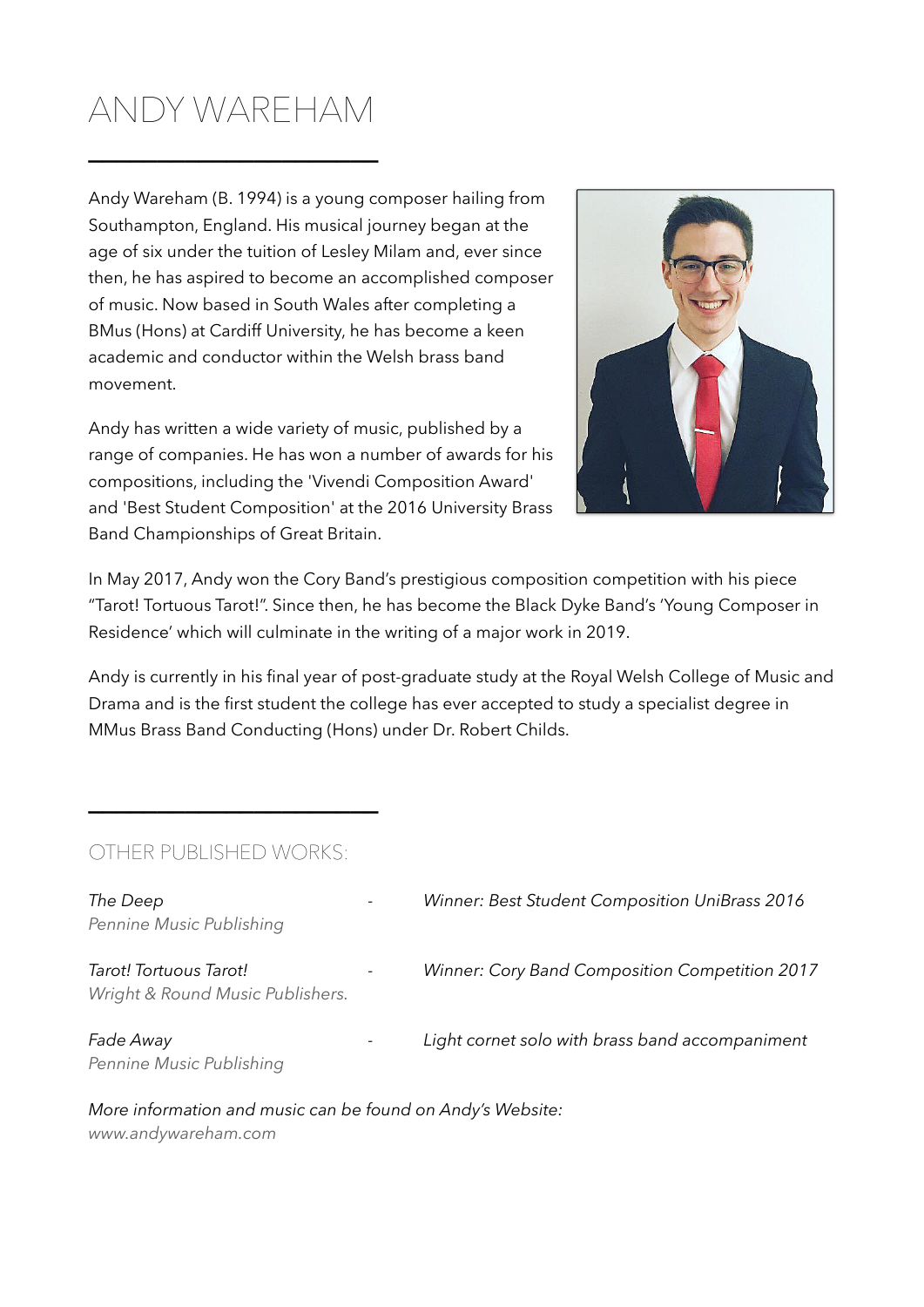## THE RISING TIDE

'The Rising Tide' is a work detailing the overcoming of personal struggles with the help of friends, family and loved ones.

**\_\_\_\_\_\_\_\_\_\_\_\_\_\_\_\_\_\_\_\_\_\_\_\_\_\_\_\_\_\_\_\_\_\_**

The music is dedicated to my brilliant parents, Alan and Eleanor, for their constant love, care and support.

The work is scored for traditional male voice choir (TTBB) with a piano accompaniment.

**\_\_\_\_\_\_\_\_\_\_\_\_\_\_\_\_\_\_\_\_\_\_\_\_\_\_\_\_\_\_\_\_\_\_**

Many thanks and I hope you enjoy my music.

Andy Wareham, March 2018. Approximate duration: 3 mins*.*

#### The Rising Tide *Music & text by Andy Wareham*

When the light in the darkness fades from my view. and the colours of life lose their vibrant hue, when I look to the sky and see only grey, I'll think of my loved ones and they'll brighten the day.

When hope starts to fade and I start to despair, when the going gets tough, when it's too much to bear,

when the odds are against me, I'll be steadfast I swear,

'cause I'll think of my home and of those waiting there.

When the current is strong and the tide's rising high, and I see the world's horrors and can think only 'why?',

when I drown in the questions that life can't answer  $me$ 

*The Great Wave - Katsushika Hokusai*

When the evil are many and the good seem but few,

and the false words are so loud they drown out the true,

whilst men scorn and taunt and tell me I'm weak, I'll think of all those whose love that I seek.

When faced with the odds that I can't overcome. In those final hours when my feeling goes numb, when I'm stuck b'tween the devil and the deep blue sea,

I'll close my eyes and be with those dear to me.

those deep in my heart shall help me to see.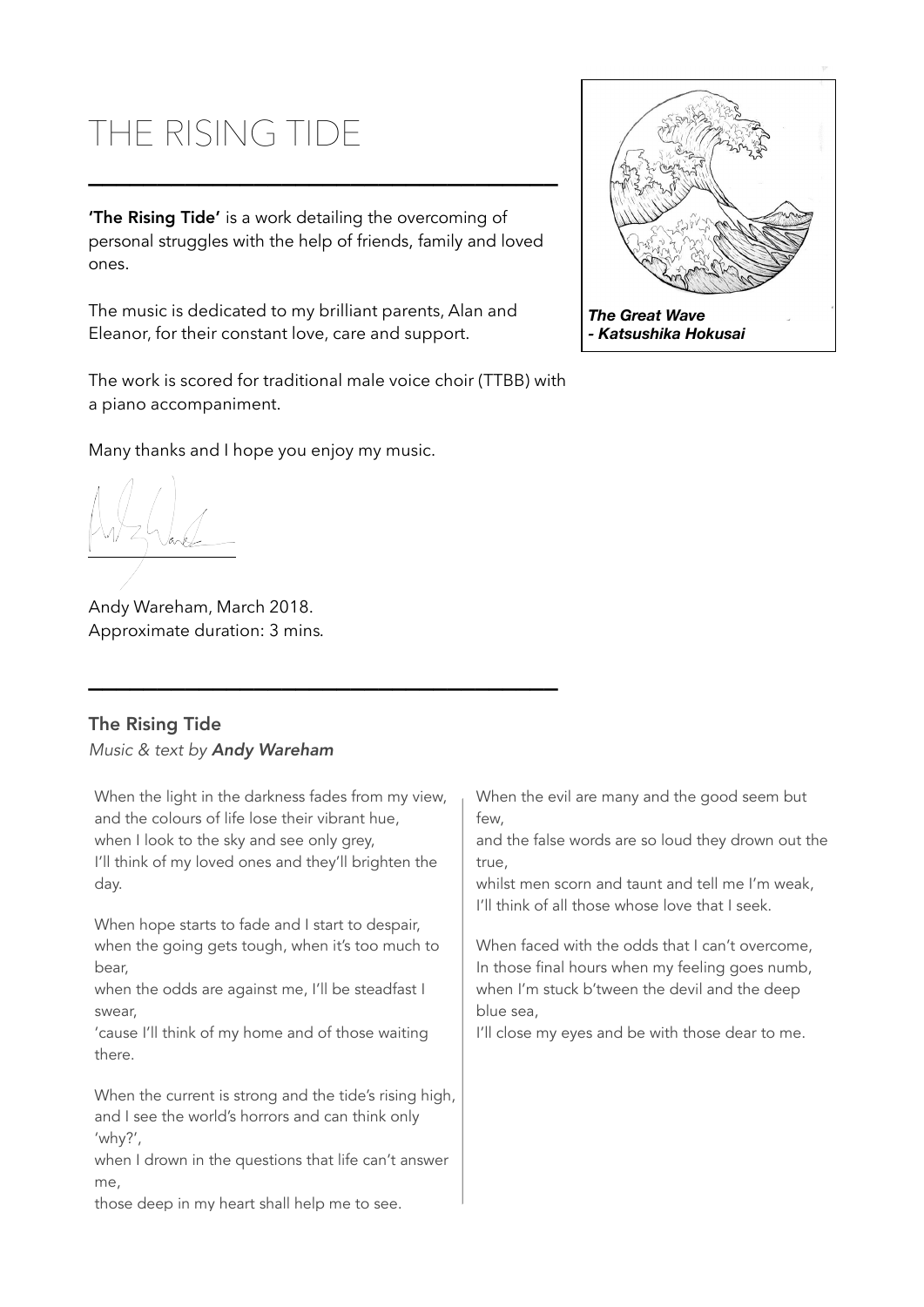The Rising Tide

Dedicated to my wonderful parents, Alan & Eleanor.

Music & Text by Andy Wareham





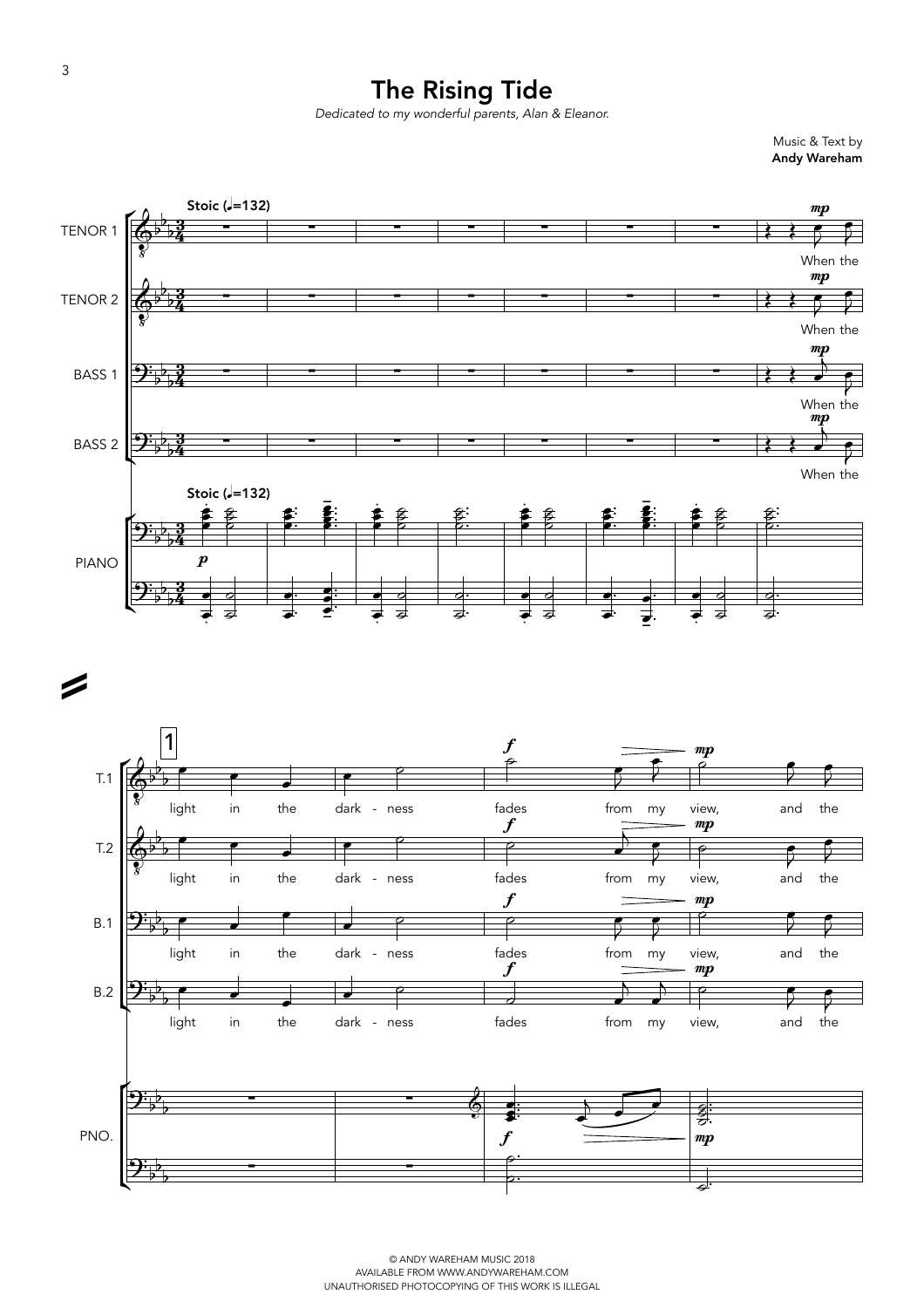

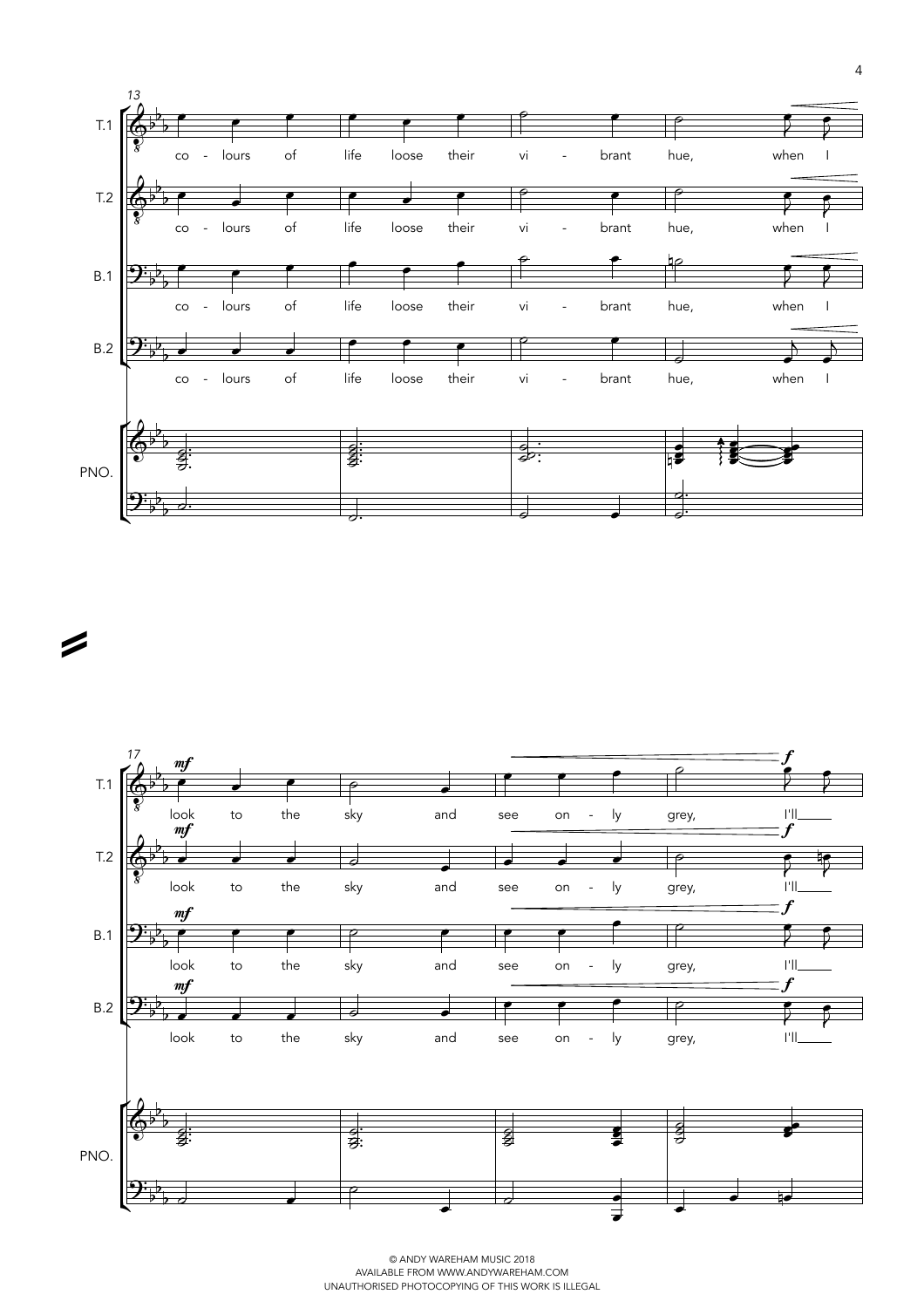

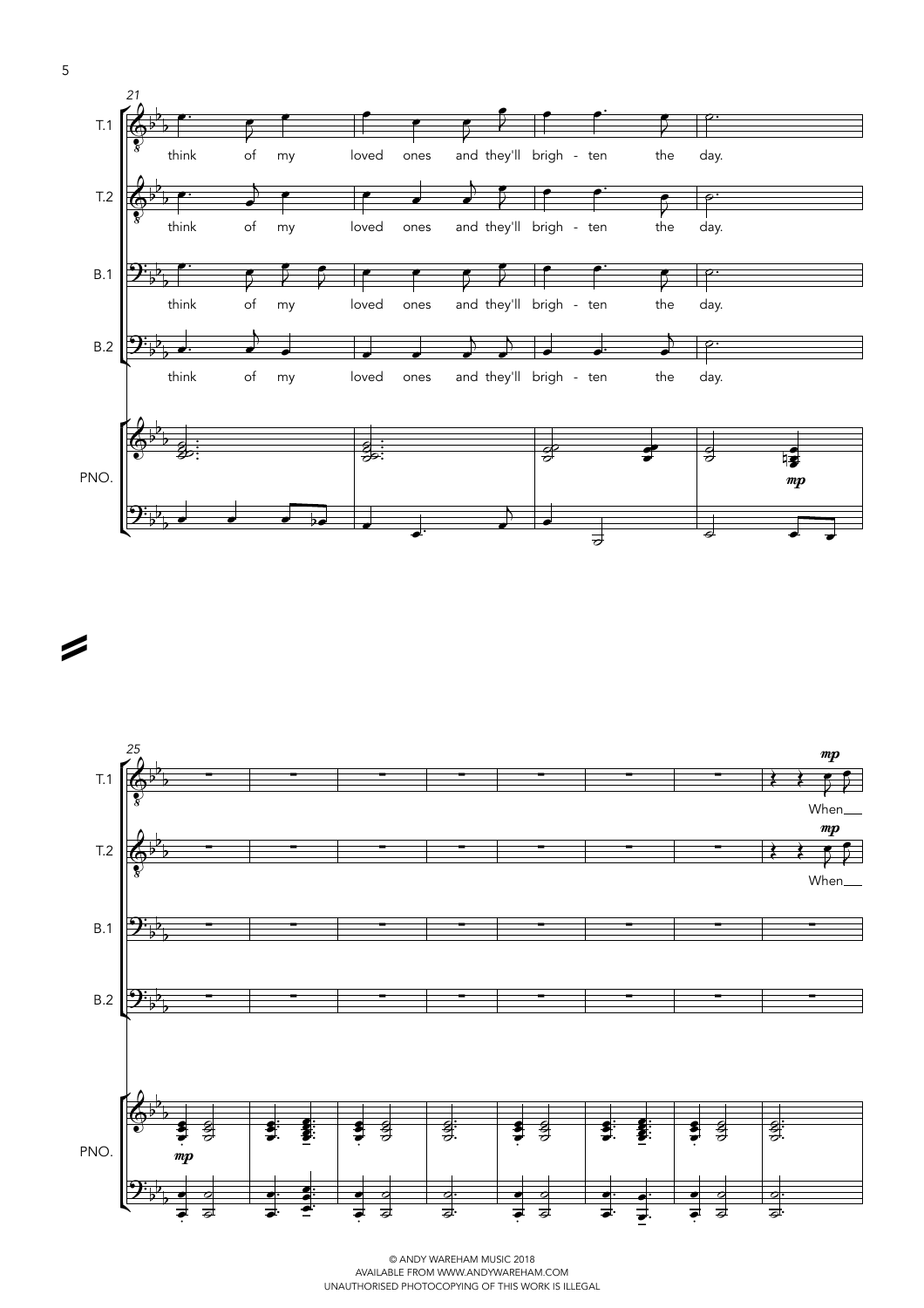

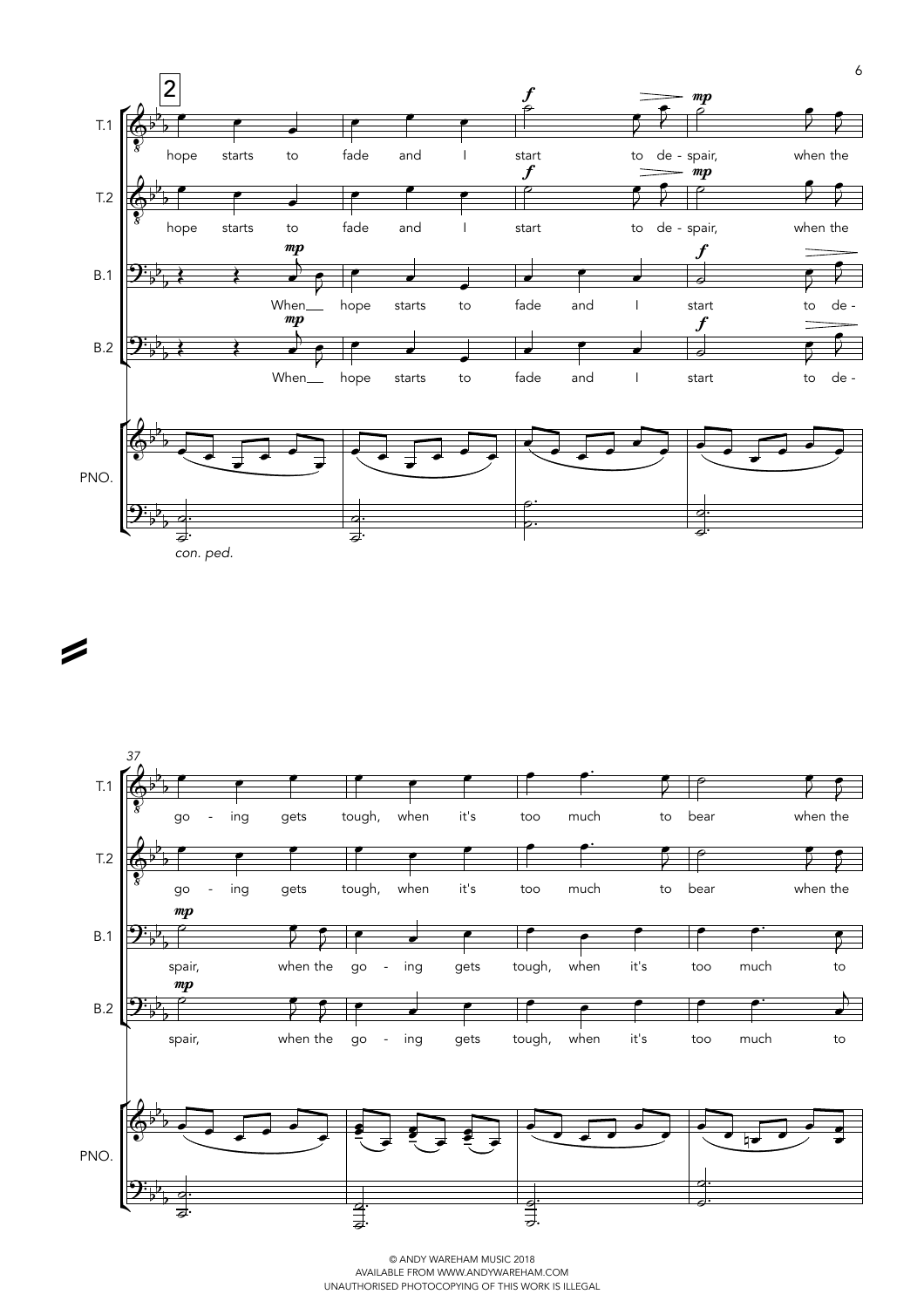

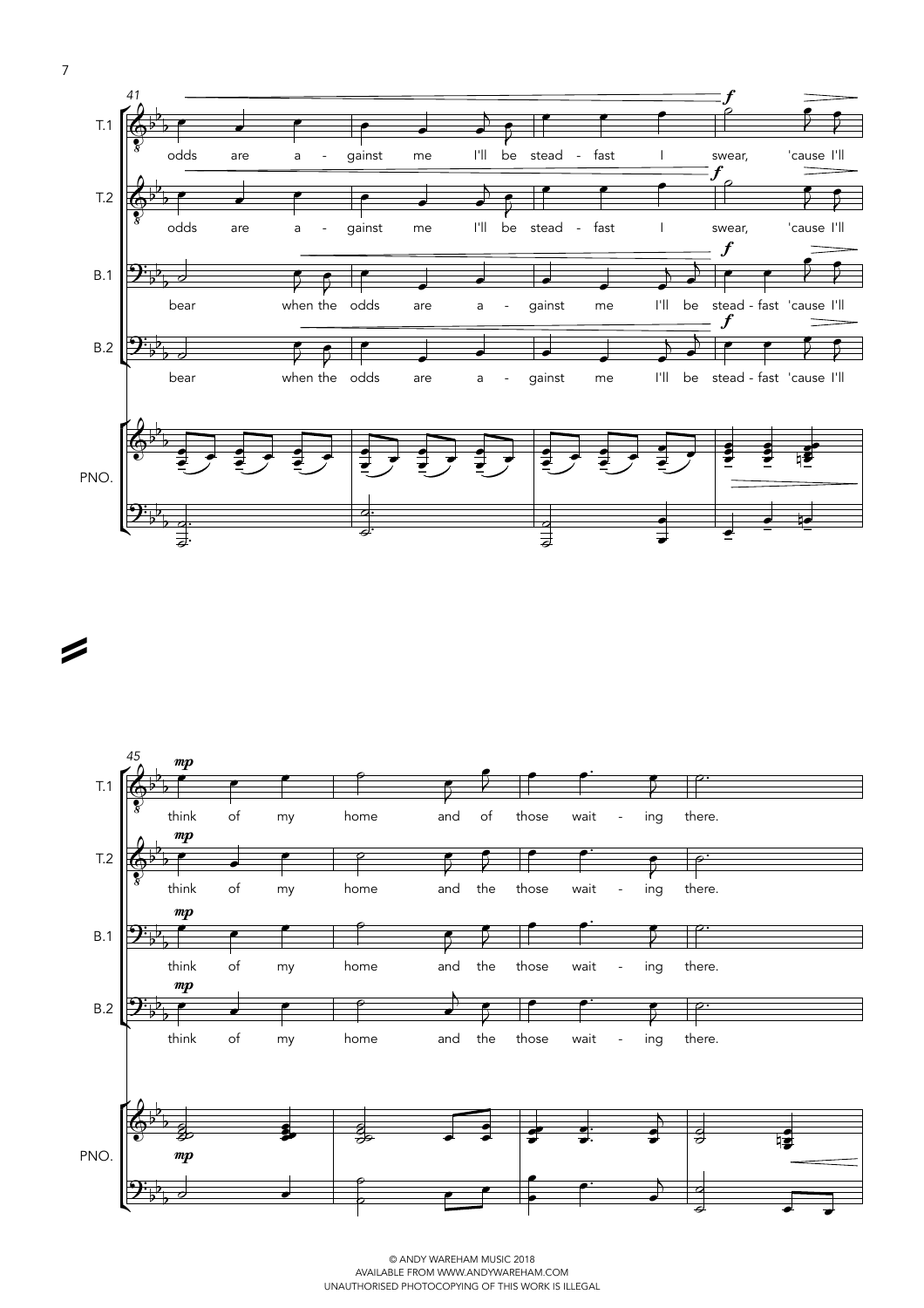

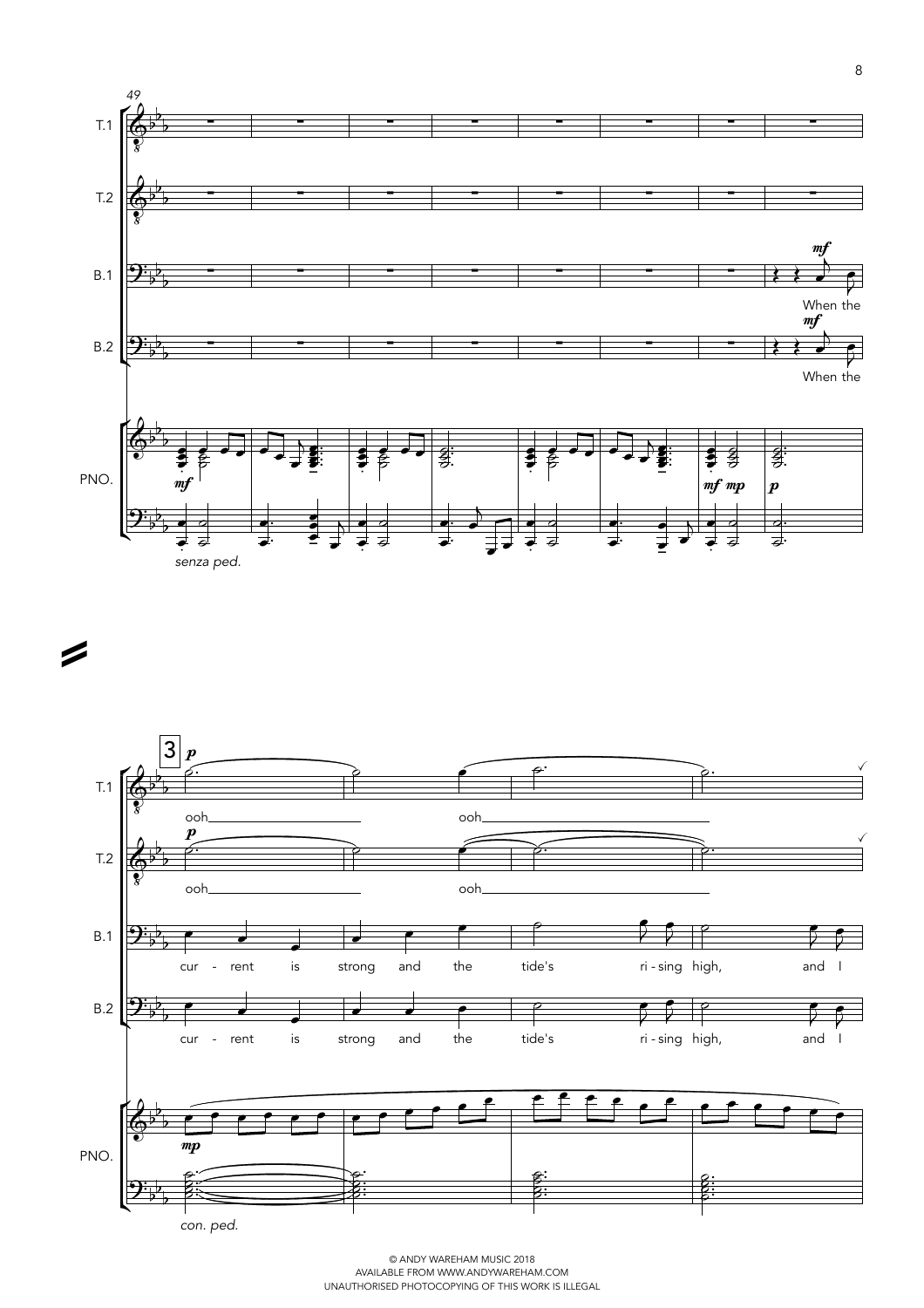

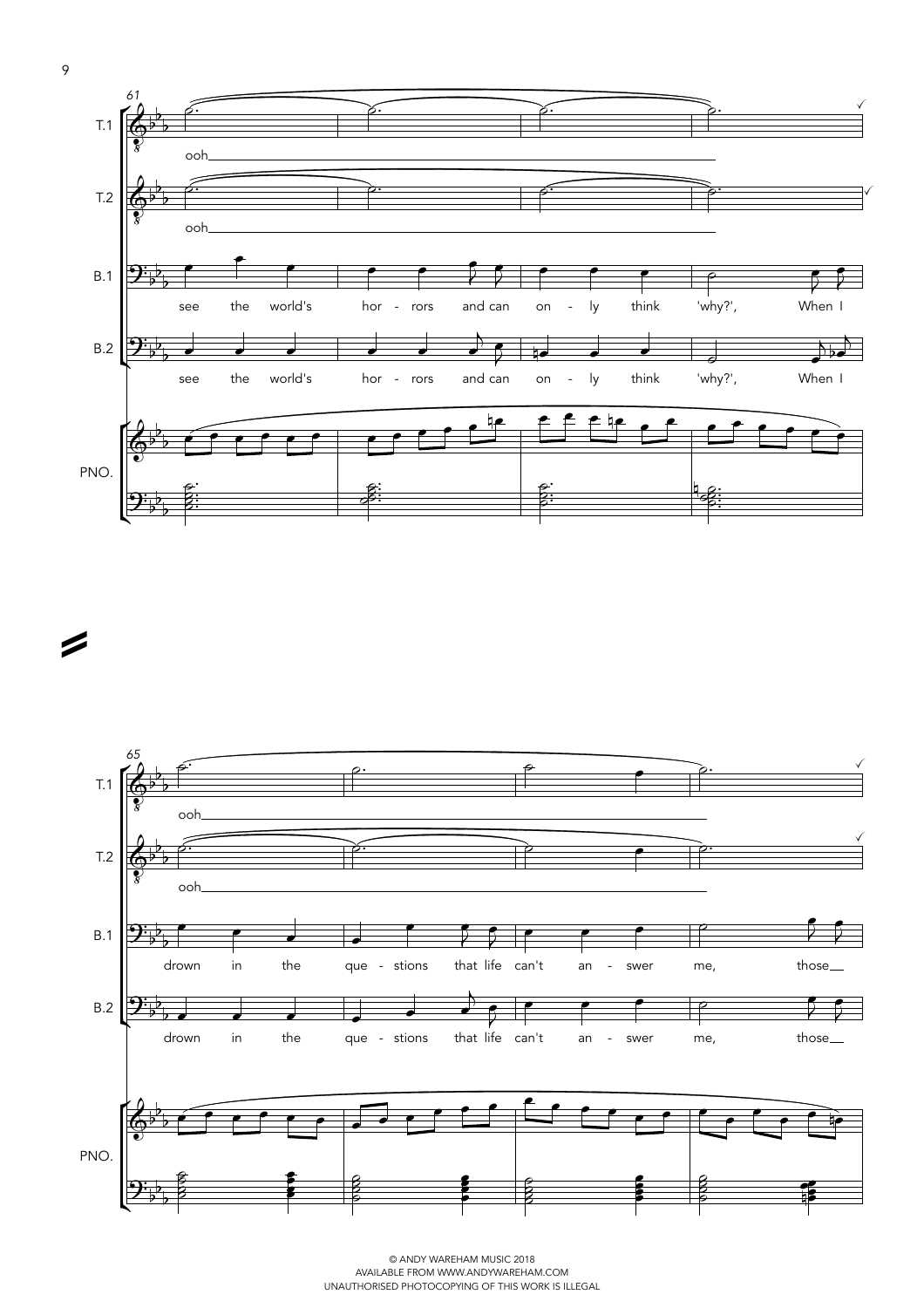

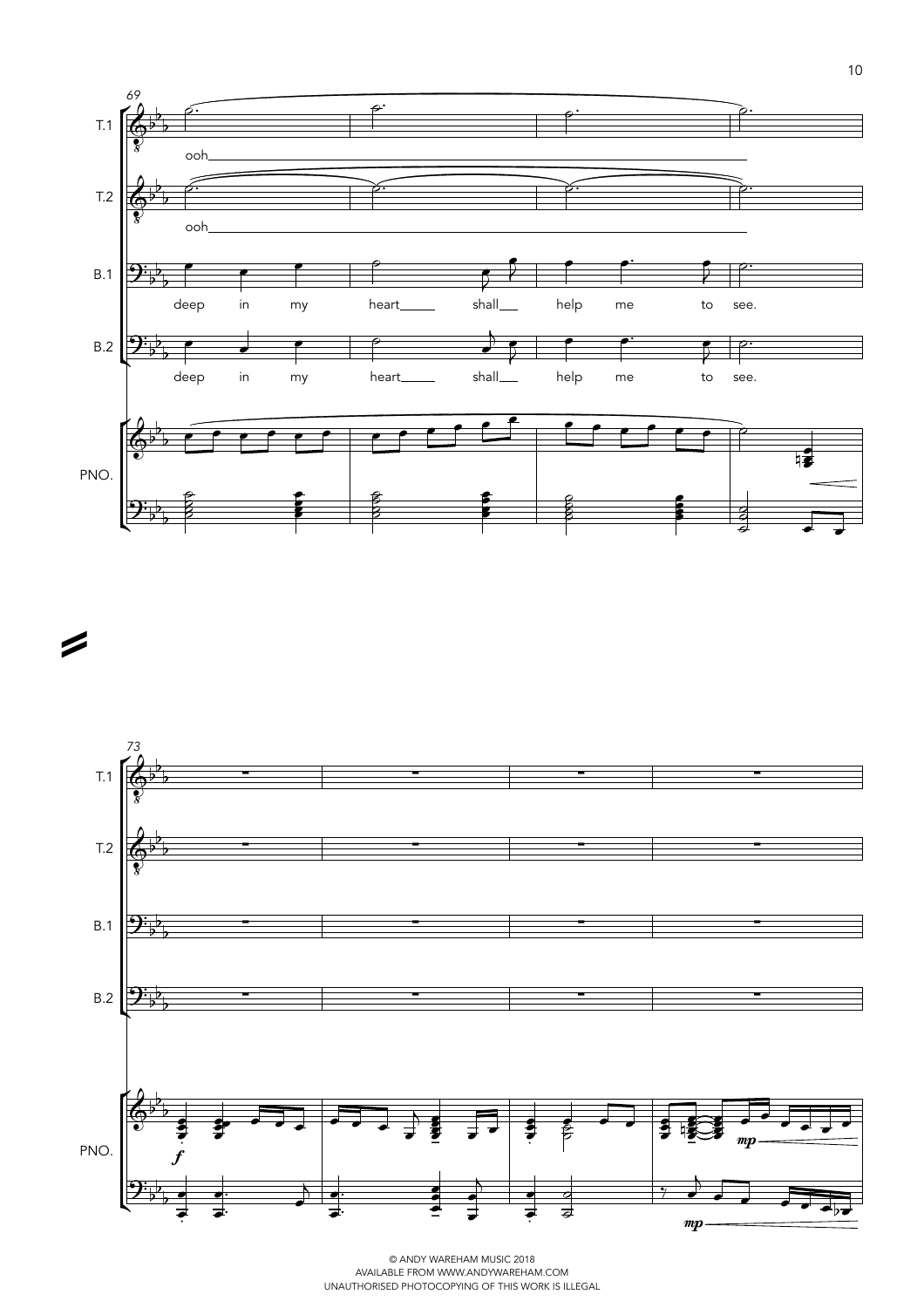



11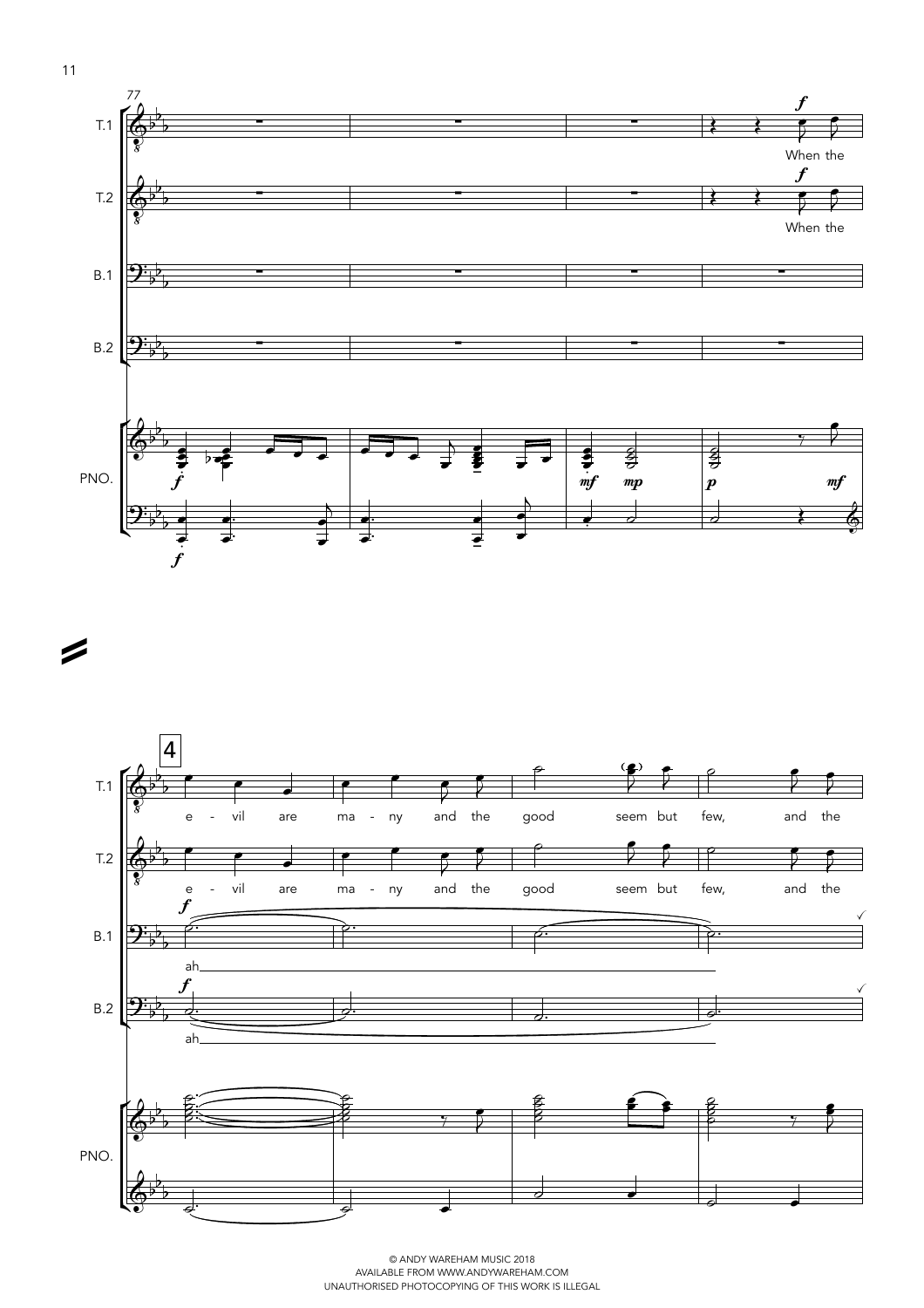



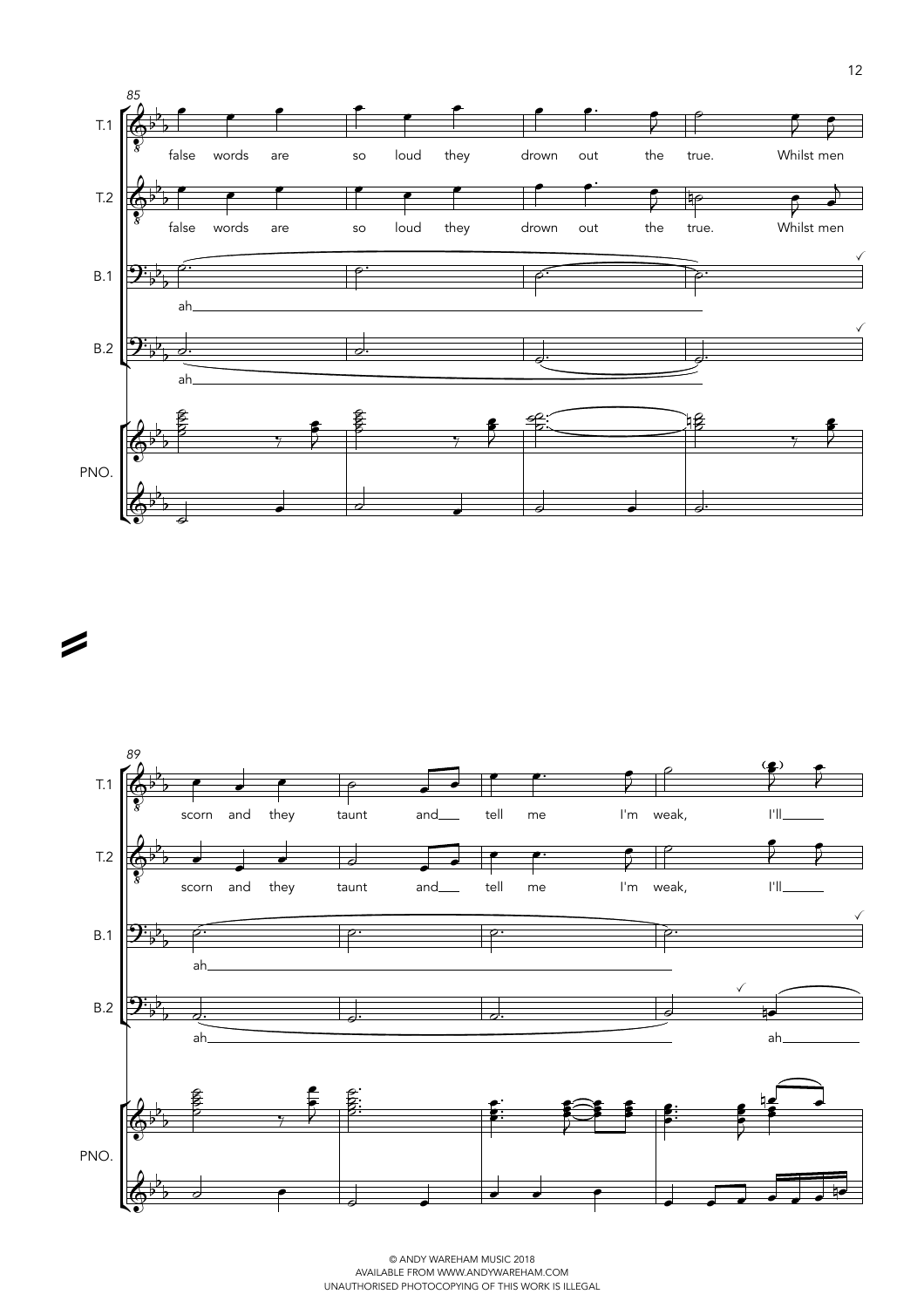



AVAILABLE FROM WWW.ANDYWAREHAM.COM UNAUTHORISED PHOTOCOPYING OF THIS WORK IS ILLEGAL

13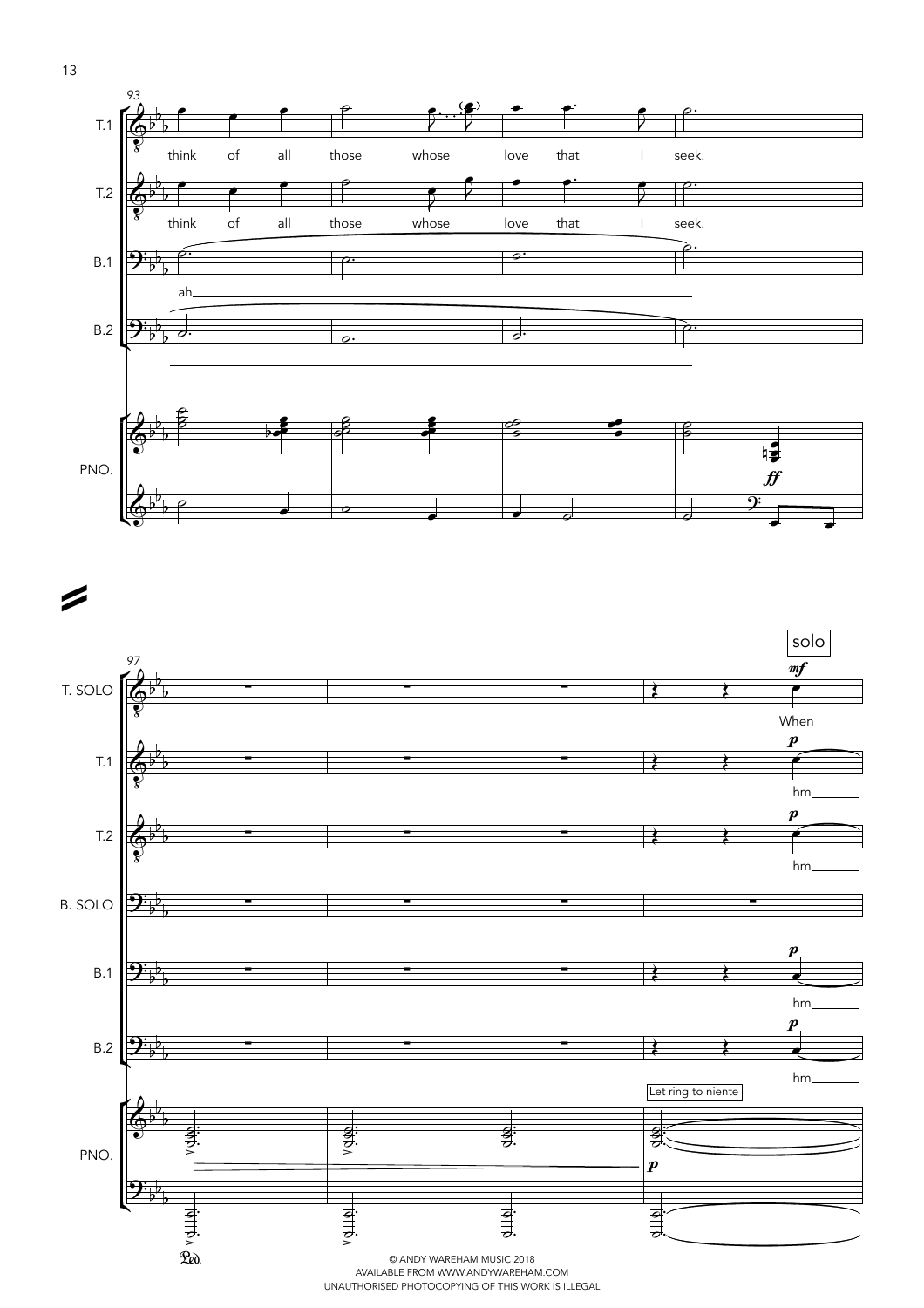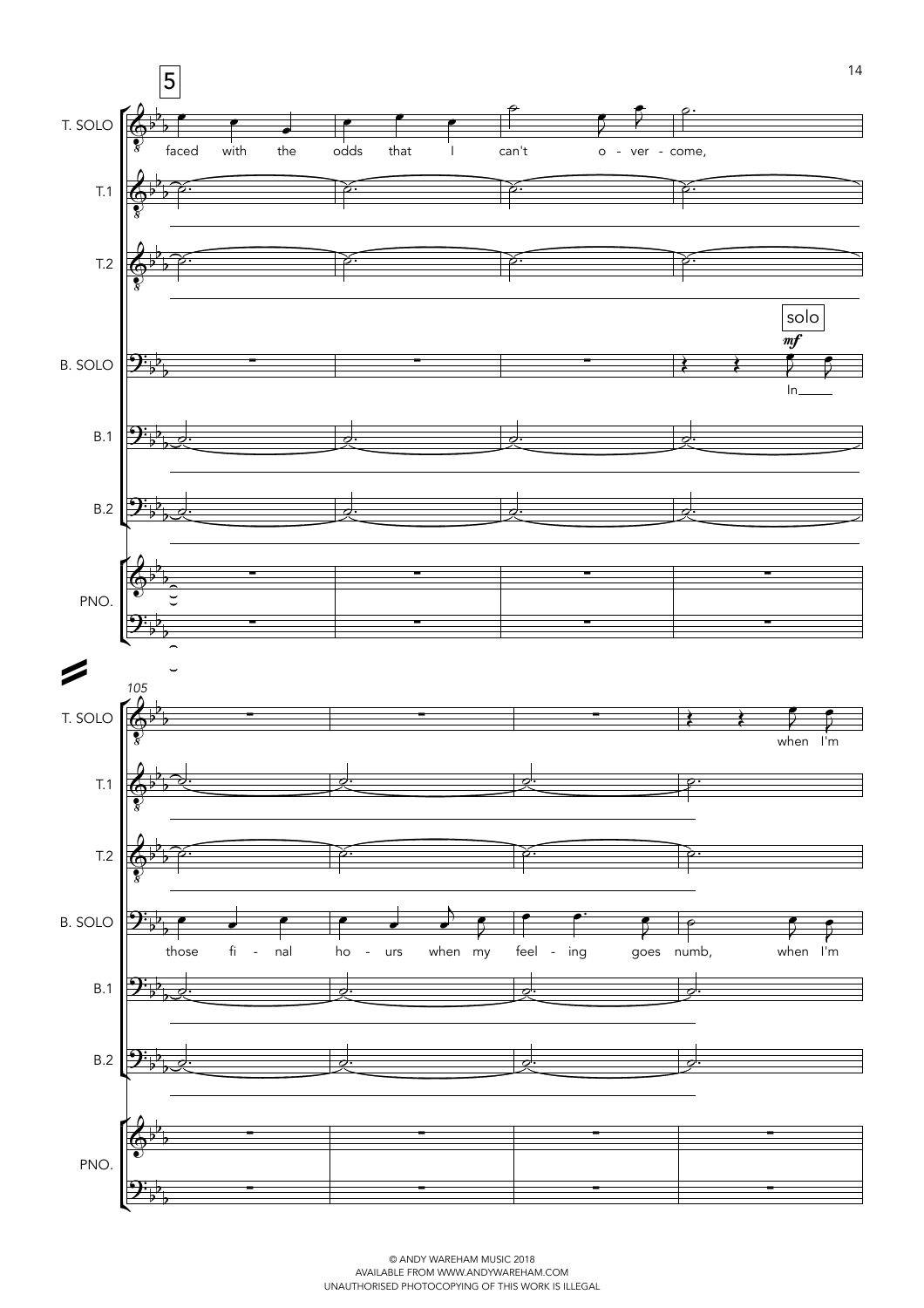° ¢ ° ¢ ° 113 ¢ T. SOLO T.1 T.2 B. SOLO B.1 B.2 PNO. stuck b' - tween the de - vil and the deep blue sea, 109 **for the contract of the contract of the contract of the contract of the contract of the contract of the contract of the contract of the contract of the contract of the contract of the contract of the contract of the c** hm - - - - - - - - - ah I'll f hm - - - - - - - - - ah I'll f stuck b' - tween the de - vil and the deep blue sea, f hm - - - - - - - - - ah I'll f hm - - - - - - - - - ah I'll f f T.1 T.2 B.1 B.2 PNO. close my wea - ry eyes and be with those dear to me. I'll 113 **p** close my wea - ry eyes and be with those dear to me. I'll  $\boldsymbol{p}$ close my wea - ry eyes and be with those dear to me. I'll  $\ddot{\bm{p}}$ close my wea - ry eyes and be with those dear to me. I'll  $\boldsymbol{p}$  $\boldsymbol{p}$  $\Phi$  $\overline{\mathbf{S}}$ b b b tutti  $\Phi$  $\overline{\mathbf{S}}$ b b b  $\Phi$  $\overline{\mathbf{e}}$ b b b  $\mathbf{\mathfrak{P}}_{\flat}$ b b tutti  $\mathfrak{P}$ b  $\mathbf{\mathfrak{P}}_{\flat}$ b b  $\overline{\mathbb{G}^{\flat}}$ b b ∑ ∑ ∑  $\mathbf{\mathfrak{P}}_{\flat}$ b b ∑ ∑ ∑  $\Phi$  $\overline{\mathcal{E}}$ b b b  $\Phi$  $\overline{\mathcal{E}}$ b b b  $\mathbf{\mathfrak{P}}_{\flat}$ b b  $\mathbf{\mathfrak{P}}_{\flat}$ b b  $\overline{\mathbb{Q}^{\flat}}$ b b  $\mathbf{\mathfrak{P}}_{\flat}$ b **ॄ**  $\frac{1}{2}$  $\bullet$  e  $\bullet$  $\frac{1}{2}$  $\overline{\mathcal{G}}$   $\overline{\mathcal{G}}$  $\overline{w}$   $\overline{w}$   $\overline{w}$   $\overline{w}$   $\overline{w}$   $\overline{w}$   $\overline{w}$   $\overline{w}$   $\overline{w}$   $\overline{w}$   $\overline{w}$   $\overline{w}$   $\overline{w}$   $\overline{w}$   $\overline{w}$   $\overline{w}$   $\overline{w}$   $\overline{w}$   $\overline{w}$   $\overline{w}$   $\overline{w}$   $\overline{w}$   $\overline{w}$   $\overline{w}$   $\overline{$  $\begin{matrix} 0 & 0 \\ 0 & 0 \end{matrix}$  $\bar{z}$  $\frac{1}{\alpha}$   $\frac{1}{\alpha}$   $\frac{1}{\alpha}$   $\frac{1}{\alpha}$   $\frac{1}{\alpha}$   $\frac{1}{\alpha}$   $\frac{1}{\alpha}$   $\frac{1}{\alpha}$  $\overline{\mathfrak{s}}$  is  $\overline{7}$ œ œ œ  $\overrightarrow{ }$  $j \rightarrow j$  $\overrightarrow{ }$  $\qquad \qquad \bullet \qquad \qquad \circ$  $\overline{w}$   $\overline{w}$   $\overline{w}$   $\overline{w}$   $\overline{w}$   $\overline{w}$   $\overline{w}$   $\overline{w}$   $\overline{w}$   $\overline{w}$   $\overline{w}$   $\overline{w}$   $\overline{w}$   $\overline{w}$   $\overline{w}$   $\overline{w}$   $\overline{w}$   $\overline{w}$   $\overline{w}$   $\overline{w}$   $\overline{w}$   $\overline{w}$   $\overline{w}$   $\overline{w}$   $\overline{$  $\sqrt{2}$  $\bar{z}$  $\int$ ,  $\frac{1}{\sqrt{2\pi}}$  $5 - 5$  $\bar{z}$  $\begin{array}{ccccc} \ast & \ast & \ast & \ast \end{array}$ œœ  $\begin{array}{ccc} \uparrow & & \downarrow \ \uparrow & & \downarrow \end{array}$ µ⊒ nœ  $\bullet$   $\bullet$   $\bullet$  $\sqrt{2}$  $\begin{array}{c} \bullet \end{array}$ J œ  $\zeta$  e  $\zeta$  $\begin{pmatrix} P \\ P \end{pmatrix}$  $\frac{p}{2}$  $\overline{z}$  $\bullet$   $\bullet$   $\bullet$   $\bullet$  $\overline{b}$  $\bullet$  e  $\bullet$  $\rightarrow$  e  $\zeta$  e  $\zeta$  $\bullet$   $\bullet$   $\bullet$  $\frac{1}{2}$ J  $\bullet$   $\bullet$   $\bullet$  $\tilde{D}$  $\bullet$  e  $\bullet$  $5-\frac{5}{2}$  $\zeta$  e e  $\begin{pmatrix} P \\ P \end{pmatrix}$  $\zeta$  $\bar{z}$ œ œ œ  $\overrightarrow{ }$  $j$   $j$   $j$  $\sum$  $\setminus$  e  $\cdot$  $\overline{P}$   $\overline{P}$  $\overline{5}$  $\overline{7}$ g<br>g ˙˙  $\frac{2}{x}$   $\frac{2}{x}$ œœ ु<br>ख्  $\frac{2}{x}$  $\frac{2}{\sigma}$  $e^o$   $\rightarrow$  $e^e$ ˙˙ ▁<br>▃▅▅▅<br>▀▕▅▕▏▆ œ  $\overline{b}$  $rac{1}{\sqrt{2}}$ æ. =

> © ANDY WAREHAM MUSIC 2018 AVAILABLE FROM WWW.ANDYWAREHAM.COM UNAUTHORISED PHOTOCOPYING OF THIS WORK IS ILLEGAL

œ  $\frac{e}{\frac{1}{e}}$ 

 $\frac{1}{e}$   $\frac{1}{e}$ 

 $\begin{array}{c|c} \circ & \bullet & \circ \end{array}$ 

¢

15

b

œ œ ™

 $\overline{\phantom{a}}$ 

œ œ

œ bœ

 $\overrightarrow{a}$ 

˙